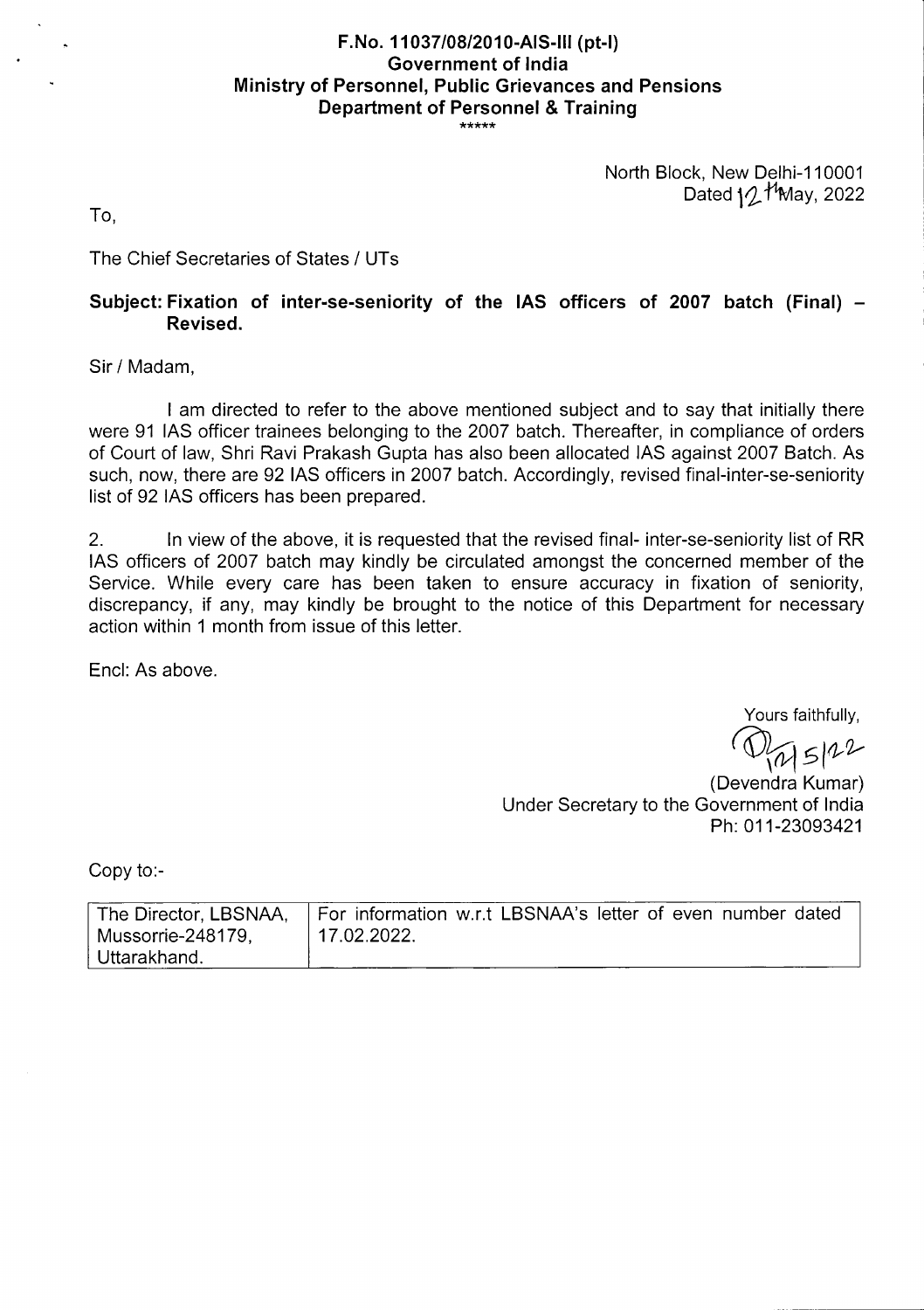#### **Government of India**

#### **Ministry of Personnel, Public Grievances & Pensions**

### **Department of Personnel** & Training

### **Final Marks and All India Inter-Se-Seniority of lAS Probationers of 2007 Batch (Final) -Revised**

### **According to Rank -wise Merit List**

Statement 'A'

| SI.No.          | Name of Officer Trainee                  | Cadre          | <b>FC</b><br>Written | <b>FC</b><br>Assessm<br>ent | <b>Phase-I</b><br>written | Phase-I<br><b>Assessm</b><br>ent | Phase-II<br><b>Assess</b><br>ment | Phase-II<br><b>District</b><br>Training | <b>UPSC</b><br><b>Marks</b> | <b>Total</b> | Final<br>Rank   |
|-----------------|------------------------------------------|----------------|----------------------|-----------------------------|---------------------------|----------------------------------|-----------------------------------|-----------------------------------------|-----------------------------|--------------|-----------------|
|                 | <b>Maximum Marks</b><br>1839 Resolutions |                | 150                  | 150                         | 300                       | 200                              | 200                               | $200\,$                                 | 2300                        | 3500         |                 |
|                 | Mutyalaraju Revu                         | Andhra Pradesh | 120.17               | 105.30                      | 240.62                    | 167.70                           | 171.10                            | 172.20                                  | 1396.00                     | 2373.09      | 1               |
|                 | Amit Saini                               | Maharashtra    | 117.75               | 116.60                      | 227.22                    | 157.70                           | 156.50                            | 147.00                                  | 1372.00                     | 2294.77      | $\overline{2}$  |
| 3               | Prasanth N.                              | Kerala         | 104.17               | 94.00                       | 220.47                    | 140.60                           |                                   | 178.90   182.50                         | 1364.00                     | 2284.64      | 3               |
| 4               | Shashank Misra                           | $M-T$          | 102.17               | 92.90                       | 214.55                    | 159.10                           | 163.40                            | 159.10                                  | 1346.00                     | 2237.22      | 4               |
| 5               | Sheetal Verma (Ms.)                      | Uttar Pradesh  | 109.25               | 106.80                      | 223.61                    | 171.60                           | 158.80                            | 171.00                                  | 1296.00                     | 2237.06      | 5               |
| 6               | Nila Mohanan (Ms.)                       | <b>AGMUT</b>   | 114.50               | 95.00                       | 218.77                    | 146.60                           | 160.70                            | 169.60                                  | 1309.00                     | 2214.17      | 6               |
|                 | Alok Tiwari                              | Uttar Pradesh  | 102.17               | 79.30                       | 213.05                    | 153.30                           | 146.10                            | 150.70                                  | 1365.00                     | 2209.62      | $\overline{7}$  |
| 8               | Abhishek Dev                             | AGMUT          | 115.83               | 92.80                       | 229.44                    | 166.20                           |                                   | 167.00   176.50                         | 1253.00                     | 2200.77      | 8               |
| 9               | Bishnu Charan Mallick                    | Rajasthan      | 88.75                | 109.40                      | 203.30                    | 165.60                           | 159.70                            | 160.80                                  | 1313.00                     | 2200.55      | 9               |
| 10 <sup>°</sup> | Vyasan R                                 | Nagaland       | 103.87               | 109.99                      | 187.32                    | 157.30                           |                                   | 165.90   146.10                         | 1327.00                     | 2197.48      | 10 <sup>°</sup> |
| 11              | Aravind Agrawal                          | Orissa         | 106.83               | 97.90                       | 215.74                    | 148.80                           |                                   | 173.10 134.90                           | 1320.00                     | 2197.27      | 11              |
| 12              | Anandhi (Ms.)                            | Rajasthan      | 100.83               | 105.90                      | 222.56                    | 163.80                           | 164.90                            | 168.40                                  | 1266.00                     | 2192.39      | 12              |
| 13              | Tina Soni (Ms.)                          | Rajasthan      | 104.43               | 118.35                      | 200.11                    | 156.30                           | 167.40                            | 164.10                                  | 1277.00                     | 2187.69      | 13              |
| 14              | Vijay Kumar Mantri                       | A-M            | 92.50                | 107.70                      | 213.57                    | 151.90                           |                                   | 159.90   164.40                         | 1288.00                     | 2177.97      | 14              |
| 15              | Anindita Mitra (Ms.)                     | Punjab         | 93.92                | 100.80                      | 202.70                    | 142.10                           | 147.80                            | 163.30                                  | 1323.00                     | 2173.62      | 15              |
| 16              | Kolluru Veera Raghava Rao                | Tamil Nadu     | 93.00                | 103.10                      | 206.79                    | 164.90                           |                                   | 178.60   177.30                         | 1249.00                     | 2172.69      | 16              |
| 17              | Khode Madhavi Gunwant (Ms.)              | Maharashtra    | 118.83               | 99.26                       | 204.25                    | 146.20                           |                                   | 164.80   151.10                         | 1288.00                     | 2172.44      | 17              |

 $D_{16|5|22}$ 

(Devendra Kumar)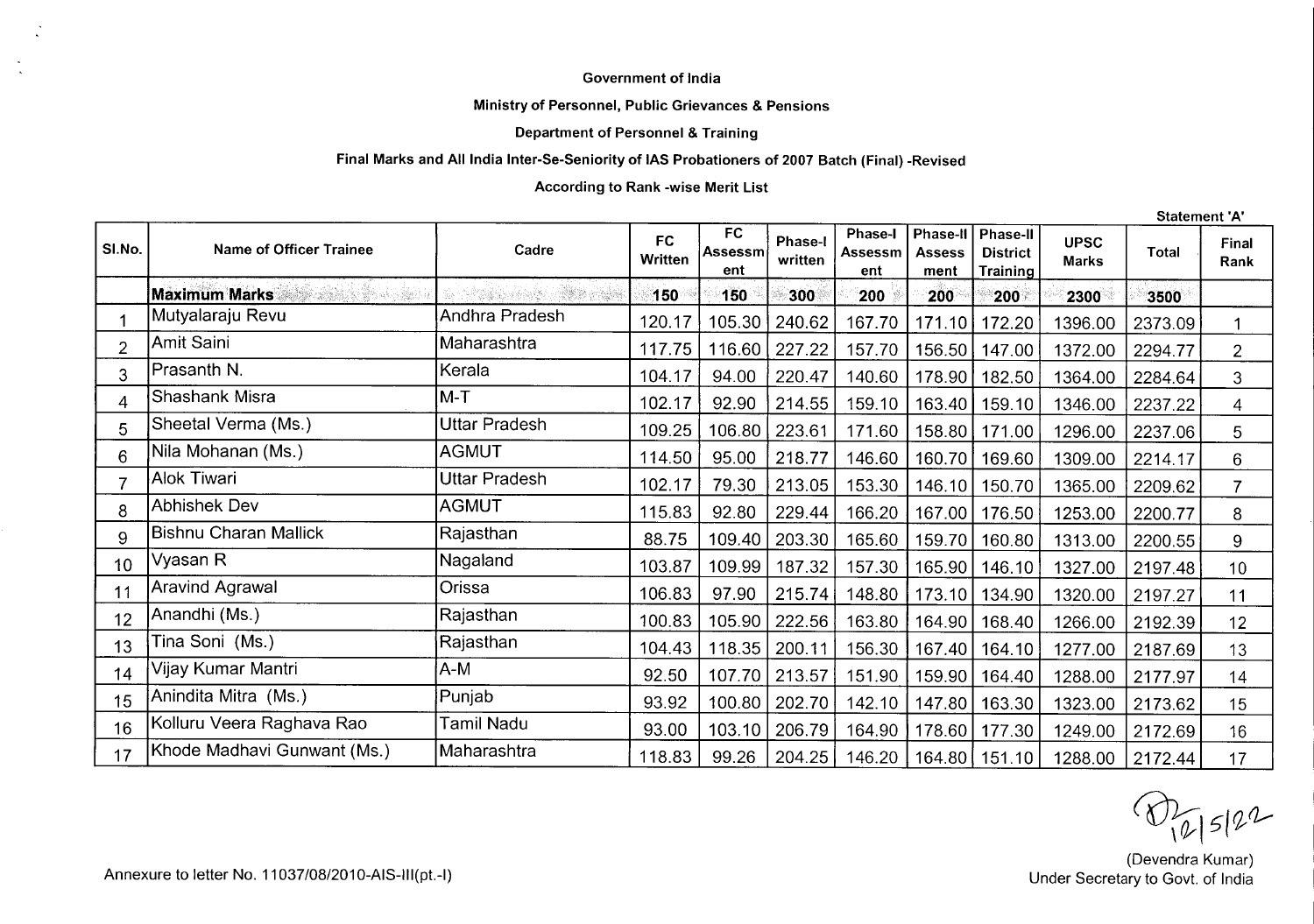| SI.No. | <b>Name of Officer Trainee</b> | Cadre                       | <b>FC</b><br>Written | <b>FC</b><br>Assessm<br>ent | <b>Phase-I</b><br>written | Phase-I<br>Assessm<br>ent | Phase-II<br><b>Assess</b><br>ment | <b>Phase-II</b><br><b>District</b><br><b>Training</b> | <b>UPSC</b><br><b>Marks</b> | Total   | Final<br>Rank |
|--------|--------------------------------|-----------------------------|----------------------|-----------------------------|---------------------------|---------------------------|-----------------------------------|-------------------------------------------------------|-----------------------------|---------|---------------|
|        | <b>Maximum Marks</b>           | dinasti<br>San Bellet (Birk | 150                  | 150                         | 300                       | 200                       | 200                               | 200                                                   | 2300                        | 3500    |               |
| 18     | <b>Udit Prakash</b>            | <b>AGMUT</b>                | 111.42               | 96.50                       | 230.89                    | 160.00                    | 142.30                            | 140.90                                                | 1290.00                     | 2172.01 | 18            |
| 19     | Parshant Kumar                 | $M-T$                       | 107.00               | 97.60                       | 213.94                    | 160.00                    | 163.00                            | 146.40                                                | 1281.00                     | 2168.94 | 19            |
| 20     | Ardra Agarwal (Ms.)            | Gujarat                     | 105.33               | 95.60                       | 211.13                    | 164.50                    | 156.40                            | 160.00                                                | 1275.00                     | 2167.96 | 20            |
| 21     | Thrilok Chandra K V            | Karnataka                   | 109.53               | 111.00                      | 203.97                    | 171.40                    | 178.60                            | 154.60                                                | 1235.00                     | 2164.10 | 21            |
| 22     | Anurag Srivastava              | West Bengal                 | 100.67               | 73.90                       | 219.61                    | 156.60                    | 170.40                            | 141.80                                                | 1289.00                     | 2151.98 | 22            |
| 23     | Pausumi Basu (Ms.)             | Andhra Pradesh              | 96.50                | 101.20                      | 211.42                    | 156.20                    | 157.60                            | 143.20                                                | 1285.00                     | 2151.12 | 23            |
| 24     | <b>Atul Kumar</b>              | Haryana                     | 104.33               | 87.70                       | 200.21                    | 155.20                    | 150.40                            | 159.30                                                | 1293.00                     | 2150.14 | 24            |
| 25     | Moumita Basu (Ms.)             | West Bengal                 | 89.17                | 100.10                      | 193.84                    | 154.10                    | 166.70                            | 137.00                                                | 1307.00                     | 2147.91 | 25            |
| 26     | Juhi Mukherjee (Ms.)           | <b>AGMUT</b>                | 102.00               | 84.70                       | 196.12                    | 148.10                    | 154.80                            | 146.50                                                | 1315.00                     | 2147.22 | 26            |
| 27     | Mohammad Tayyab                | Punjab                      | 100.83               | 97.30                       | 199.01                    | 155.80                    | 157.70                            | 167.20                                                | 1269.00                     | 2146.84 | 27            |
| 28     | Deepak Rawat                   | <b>Uttrakhand</b>           | 90.23                | 90.92                       | 185.92                    | 151.80                    |                                   | 167.30   147.40                                       | 1313.00                     | 2146.57 | 28            |
| 29     | Shammi Abidi (Ms.)             | Chhattisgarh                | 90.83                | 89.90                       | 214.79                    | 139.70                    | 145.70                            | 156.30                                                | 1305.00                     | 2142.22 | 29            |
| 30     | Virendra Mittal                | $A-M$                       | 91.75                | 101.30                      | 202.07                    | 151.20                    | 153.60                            | 161.40                                                | 1280.00                     | 2141.32 | 30            |
| 31     | R Rajesh Kumar                 | Uttrakhand                  | 99.50                | 97.40                       | 196.35                    | 155.60                    | 172.30                            | 174.80                                                | 1243.00                     | 2138.95 | 31            |
| 32     | Ravindra Pratap Singh          | Orissa                      | 106.10               | 100.73                      | 218.23                    | 147.30                    | 151.50                            | 148.60                                                | 1261.00                     | 2133.46 | 32            |
| 33     | Patil Ajit Bhagwatrao          | Kerala                      | 109.42               | 118.30                      | 224.57                    | 139.00                    | 159.80                            | 150.70                                                | 1230.00                     | 2131.79 | 33            |
| 34     | Ravi Shanakar                  | Gujarat                     | 105.75               | 88.60                       | 214.48                    | 162.80                    | 169.70                            | 152.00                                                | 1236.00                     | 2129.33 | 34            |
| 35     | Sachindra Pratap Singh         | Maharashtra                 | 94.00                | 91.80                       | 215.28                    | 147.70                    | 149.00                            | 142.00                                                | 1289.00                     | 2128.78 | 35            |
| 36     | Ningthoujam Geoffrey           | $A-M$                       | 100.17               | 106.70                      | 195.41                    | 163.80                    | 150.20                            | 171.40                                                | 1241.00                     | 2128.68 | 36            |
| 37     | Gopal Meena                    | <b>Bihar</b>                | 94.67                | 97.10                       | 207.64                    | 171.00                    | 165.30                            | 169.00                                                | 1223.00                     | 2127.71 | 37            |
| 38     | Jitendra Singh Raje            | <b>Sikkim</b>               | 96.08                | 82.10                       | 221.69                    | 155.00                    | 150.50                            | 158.60                                                | 1254.00                     | 2117.97 | 38            |
| 39     | Jawahar P                      | <b>AGMUT</b>                | 85.33                | 92.70                       | 185.09                    | 164.60                    | 161.20                            | 160.70                                                | 1264.00                     | 2113.62 | 39            |
| 40     | Nanthakumar K                  | Tamil Nadu                  | 87.50                | 84.00                       | 177.88                    | 146.30                    |                                   | 157.90 170.30                                         | 1287.00                     | 2110.88 | 40            |

 $\hat{\mathbb{Z}}$ 

 $\mathbb{R}^2$ 

 $\bigotimes_{(\text{Devendra Kumar})} 5/2^2$ <br>Under Secretary to Govt. of India

Annexure to letter No. 11037/08/2010-AIS-III(pt.-i)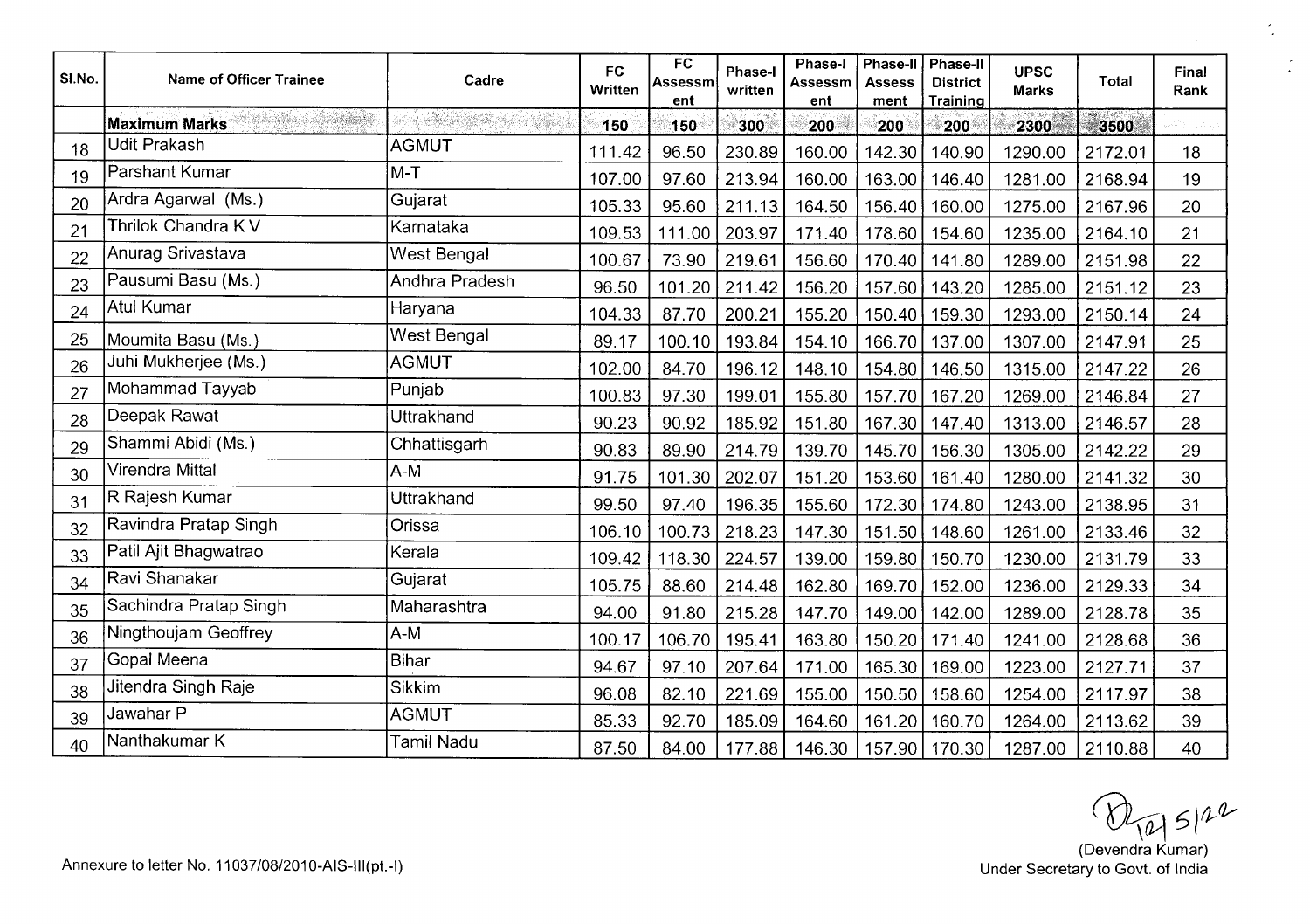| SI.No. | <b>Name of Officer Trainee</b> | Cadre                   | <b>FC</b><br>Written | <b>FC</b><br><b>Assessm</b><br>ent | Phase-I<br>written | Phase-I<br>Assessm<br>ent | Phase-II<br><b>Assess</b><br>ment | Phase-II<br><b>District</b><br>Training | <b>UPSC</b><br><b>Marks</b> | <b>Total</b> | Final<br>Rank |
|--------|--------------------------------|-------------------------|----------------------|------------------------------------|--------------------|---------------------------|-----------------------------------|-----------------------------------------|-----------------------------|--------------|---------------|
|        | <b>Maximum Marks</b>           |                         | 150                  | 150                                | 300                | 200                       | 200                               | 200                                     | 2300                        | 3500         |               |
| 41     | Shriman Shukla                 | Madhya Pradesh          | 91.67                | 87.60                              | 213.12             | 150.20                    | 155.40                            | 114.90                                  | 1297.00                     | 2109.89      | 41            |
| 42     | Abhishek Bhagotia              | $A-M$                   | 90.17                | 95.70                              | 208.40             | 156.20                    | 155.50                            | 165.40                                  | 1236.00                     | 2107.37      | 42            |
| 43     | Adarsh Singh                   | $M-T$                   | 101.33               | 79.20                              | 199.44             | 153.00                    | 141.50                            | 161.10                                  | 1270.00                     | 2105.57      | 43            |
| 44     | Jai Singh                      | <b>Bihar</b>            | 84.58                | 94.20                              | 196.13             | 155.30                    | 150.90                            | 113.40                                  | 1308.00                     | 2102.51      | 44            |
| 45     | Remya Mohan Moothadath (Ms.)   | Gujarat                 | 93.75                | 84.40                              | 186.00             | 130.80                    | 138.10                            | 167.40                                  | 1300.00                     | 2100.45      | 45            |
| 46     | Rana Dilip Kumar Bhuraram      | Gujarat                 | 85.58                | 94.50                              | 193.98             | 160.00                    | 165.40                            | 156.50                                  | 1243.00                     | 2098.96      | 46            |
| 47     | Yasha Mudgal (Ms.)             | J&K                     | 94.33                | 59.60                              | 202.16             | 114.50                    | 165.90                            | 163.40                                  | 1296.00                     | 2095.89      | 47            |
| 48     | Anurag Tewari                  | Karnataka               | 89.50                | 87.50                              | 191.09             | 144.90                    | 159.30                            | 130.30                                  | 1292.00                     | 2094.59      | 48            |
| 49     | Parveen Kumar Thind            | Punjab                  | 96.83                | 101.10                             | 202.21             | 154.60                    | 160.50                            | 148.80                                  | 1227.00                     | 2091.04      | 49            |
| 50     | Nagargoje Madan Bibhishan      | Madhya Pradesh          | 101.00               | 100.70                             | 215.88             | 126.40                    | 139.30                            | 134.10                                  | 1273.00                     | 2090.38      | 50            |
| 51     | Shainamol A (Ms.)              | <b>Himachal Pradesh</b> | 91.33                | 86.20                              | 183.68             | 130.70                    | 145.30                            | 155.80                                  | 1296.00                     | 2089.01      | 51            |
| 52     | Shuchi Tyagi (Ms.)             | <b>Jharkhand</b>        | 89.83                | 85.60                              | 198.26             | 138.80                    | 145.00                            | 133.20                                  | 1293.00                     | 2083.69      | 52            |
| 53     | C Murugan                      | West Bengal             | 86.00                | 102.60                             | 211.60             | 155.30                    | 152.70                            | 135.30                                  | 1238.00                     | 2081.50      | 53            |
| 54     | <b>Balwant Singh</b>           | Orissa                  | 91.67                | 80.50                              | 179.27             | 150.30                    | 152.20                            | 140.20                                  | 1280.00                     | 2074.14      | 54            |
| 55     | K C Devasenapathi              | Chhattisgarh            | 80.00                | 90.80                              | 189.95             | 162.50                    | 162.80                            | 144.20                                  | 1239.00                     | 2069.25      | 55            |
| 56     | Ashwani Mudgal                 | Maharashtra             | 85.50                | 88.10                              | 196.20             | 139.90                    | 144.90                            | 139.80                                  | 1271.00                     | 2065.40      | 56            |
| 57     | Shanmugam V                    | <b>Uttrakhand</b>       | 94.83                | 89.00                              | 196.68             | 140.10                    | 156.60                            | 140.60                                  | 1247.00                     | 2064.81      | 57            |
| 58     | Shailesh Kumar Chourasia       | $M-T$                   | 89.17                | 90.50                              | 170.93             | 140.40                    | 154.90                            | 146.70                                  | 1272.00                     | 2064.60      | 58            |
| 59     | Basavaraju S                   | Chhattisgarh            | 89.75                | 91.60                              | 199.70             | 143.80                    | 142.60                            | 119.40                                  | 1277.00                     | 2063.85      | 59            |
| 60     | Neeraj Kharwal                 | <b>Bihar</b>            | 90.75                | 86.70                              | 200.56             | 144.40                    | 127.90                            | 131.30                                  | 1279.00                     | 2060.61      | 60            |
| 61     | Swati Meena (Ms.)              | Madhya Pradesh          | 93.00                | 98.90                              | 196.35             | 156.20                    | 156.30                            | 151.20                                  | 1203.00                     | 2054.95      | 61            |
| 62     | Him Shikhar Gupta              | Chhattisgarh            | 92.83                | 80.00                              | 217.69             | 133.70                    | 143.00                            | 159.50                                  | 1228.00                     | 2054.72      | 62            |
| 63     | Abhyankar Ameya Ajit           | <b>AGMUT</b>            | 98.83                | 58.40                              | 192.33             |                           |                                   | 131.70   153.70   143.80                | 1269.00                     | 2047.76      | 63            |

 $\bigotimes_{\{\rho\}} 5 |h^2$ <br>(Devendra Kumar)<br>Under Secretary to Govt. of India

 $\frac{1}{2}$ 

 $\sim$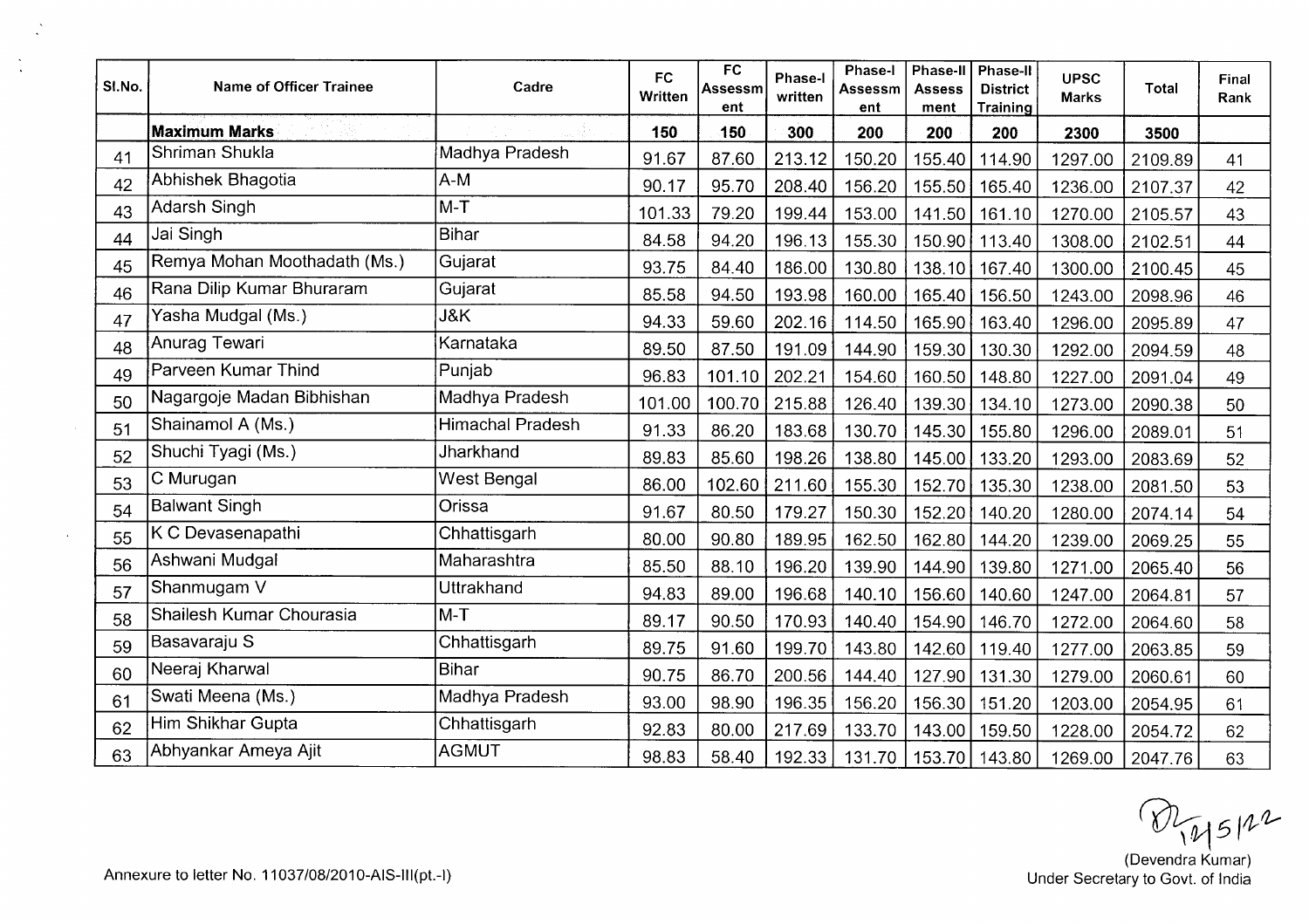| SI.No. | Name of Officer Trainee        | Cadre                | <b>FC</b><br>Written | FC<br>Assessm<br>ent | Phase-I<br>written | Phase-I<br>Assessm<br>ent | <b>Phase-II</b><br><b>Assess</b><br>ment | <b>Phase-II</b><br><b>District</b><br><b>Training</b> | <b>UPSC</b><br><b>Marks</b> | <b>Total</b> | Final<br>Rank |
|--------|--------------------------------|----------------------|----------------------|----------------------|--------------------|---------------------------|------------------------------------------|-------------------------------------------------------|-----------------------------|--------------|---------------|
|        | <b>Maximum Marks</b>           |                      | 150                  | 150                  | 300                | 200                       | 200                                      | 200                                                   | 2300                        | 3500         |               |
| 64     | Manoj Kumar                    | <b>Bihar</b>         | 103.83               | 83.40                | 202.33             | 137.90                    | 139.70                                   | 127.10                                                | 1251.00                     | 2045.26      | 64            |
| 65     | Suhas LY                       | Uttar Pradesh        | 101.58               | 106.00               | 217.13             | 163.40                    | 160.10                                   | 125.90                                                | 1171.00                     | 2045.11      | 65            |
| 66     | Kesonyu Yhome                  | Nagaland             | 75.27                | 100.90               | 178.54             | 164.10                    | 157.40                                   | 162.50                                                | 1206.00                     | 2044.71      | 66            |
| 67     | Mohammad Qaiser Abdulhaque     | Chhattisgarh         | 77.00                | 90.90                | 176.99             | 160.20                    | 152.40                                   | 104.40                                                | 1282.00                     | 2043.89      | 67            |
| 68     | Jadhav Sachin Ramchandra       | Orissa               | 90.67                | 107.10               | 185.76             | 138.20                    | 150.90                                   | 100.20                                                | 1270.00                     | 2042.83      | 68            |
| 69     | Chiphang Arthur Worchuiyo      | $M-T$                | 88.08                | 75.10                | 201.55             | 159.20                    | 130.00                                   | 156.10                                                | 1230.00                     | 2040.03      | 69            |
| 70     | Khetmalis Makarand Pandurang   | Haryana              | 91.25                | 97.20                | 178.68             | 138.70                    | 145.00                                   | 152.60                                                | 1236.00                     | 2039.43      | 70            |
| 71     | Deepak Anand                   | Bihar                | 70.43                | 83.80                | 170.33             | 138.80                    | 156.90                                   | 150.70                                                | 1267.00                     | 2037.96      | 71            |
| 72     | Yashwant Kumar                 | Chhattisgarh         | 84.67                | 104.60               | 191.20             | 161.70                    | 136.80                                   | 137.20                                                | 1218.00                     | 2034.17      | 72            |
| 73     | Bhondve Sanket Shantaram       | Madhya Pradesh       | 84.75                | 98.20                | 197.43             | 130.70                    | 153.20                                   | 138.60                                                | 1230.00                     | 2032.88      | 73            |
| 74     | Dange Nirupama Jagannath (Ms.) | Maharashtra          | 94.67                | 94.10                | 161.56             | 152.70                    | 157.00                                   | 149.60                                                | 1223.00                     | 2032.63      | 74            |
| 75     | Dusmanta Kumar Behera          | Haryana              | 83.92                | 89.50                | 197.06             | 138.00                    | 156.00                                   | 147.60                                                | 1216.00                     | 2028.08      | 75            |
| 76     | Sanjay Kumar Singh             | Bihar                | 88.50                | 83.40                | 187.90             | 142.00                    | 125.30                                   | 127.50                                                | 1273.00                     | 2027.60      | 76            |
| 77     | Abhay                          | Uttar Pradesh        | 93.92                | 58.30                | 195.16             | 133.60                    | 122.90                                   | 142.30                                                | 1281.00                     | 2027.18      | 77            |
| 78     | K P Mohan Raj                  | Karnataka            | 84.50                | 81.80                | 176.29             | 144.10                    | 164.90                                   | 150.80                                                | 1215.00                     | 2017.39      | 78            |
| 79     | V Chaitra (Ms.)                | <b>Uttar Pradesh</b> | 81.43                | 95.70                | 199.17             | 153.60                    | 144.40                                   | 148.90                                                | 1194.00                     | 2017.20      | 79            |
| 80     | Naveen Kumar GS                | Uttar Pradesh        | 85.50                | 100.50               | 175.60             | 138.10                    | 156.10                                   | 114.40                                                | 1242.00                     | 2012.20      | 80            |
| 81     | Prabhakar                      | <b>Sikkim</b>        | 82.25                | 91.30                | 163.64             | 134.70                    | 146.80                                   | 141.70                                                | 1250.00                     | 2010.39      | 81            |
| 82     | Muthukumarasamy B              | Uttar Pradesh        | 87.92                | 94.00                | 190.53             | 138.70                    | 146.40                                   | 123.70                                                | 1229.00                     | 2010.25      | 82            |
| 83     | Rajat Kumar Saini              | West Bengal          | 85.83                | 62.10                | 200.59             | 140.80                    | 129.50                                   | 136.80                                                | 1243.00                     | 1998.62      | 83            |
| 84     | Govind Jaiswal                 | Nagaland             | 75.92                | 94.60                | 170.98             | 141.10                    | 126.40                                   | 116.10                                                | 1270.00                     | 1995.10      | 84            |
| 85     | Prabhu Narain Singh            | <b>Uttar Pradesh</b> | 91.92                | 85.20                | 191.47             | 140.30                    | 123.80                                   | 109.40                                                | 1242.00                     | 1984.09      | 85            |
| 86     | Vinod Singh Gunjiyal           | <b>Bihar</b>         | 82.83                | 95.20                | 189.34             | 158.90                    |                                          | 153.40 111.00                                         | 1189.00                     | 1979.67      | 86            |

 $\bigcirc \mathcal{D}_{\{1\}}\mathcal{S}_{\{1\}}$ 

 $\frac{1}{2}$ 

 $\frac{1}{2}$ 

(Devendra Kumar)<br>Under Secretary to Govt. of India

 $\sim 10$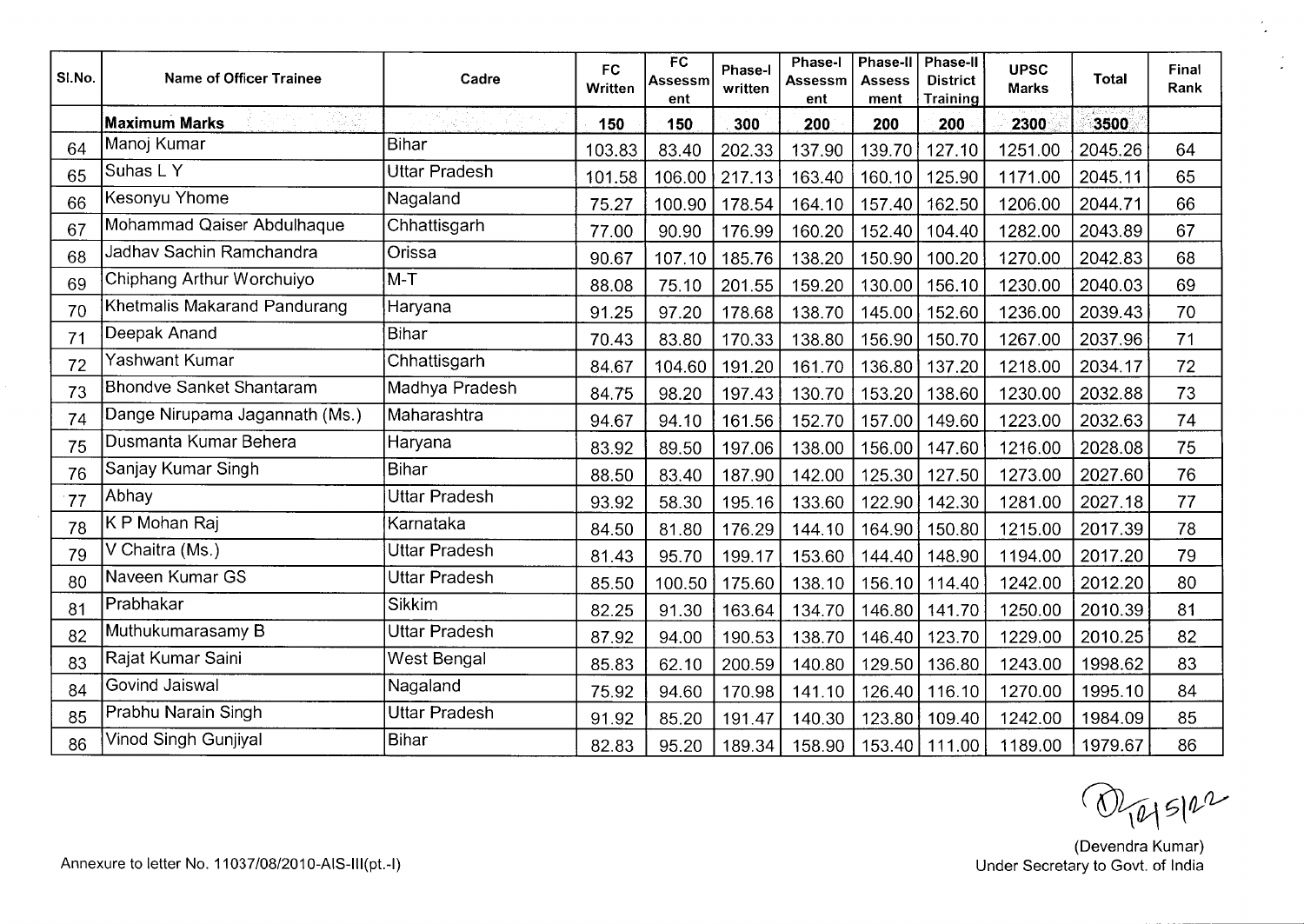| SI.No. | Name of Officer Trainee                  | Cadre                     | FC<br>Written | FC.<br> Assessml<br>ent | <b>Phase-I</b><br>written | <b>Phase-I</b><br>Assessm<br>ent | <b>Assess</b><br>ment | <b>District</b><br>Training | <b>UPSC</b><br><b>Marks</b> | Total   | <b>Final</b><br>Rank |
|--------|------------------------------------------|---------------------------|---------------|-------------------------|---------------------------|----------------------------------|-----------------------|-----------------------------|-----------------------------|---------|----------------------|
|        | Maximum Marks<br><b>SERIA COLLECTION</b> | a sa mga matalogiya ng pa | 150           | 150.                    | 300                       | 200                              | <b>200</b>            | 200                         | 2300                        | 3500    |                      |
| 87     | Swatantra Kumar Singh                    | Madhya Pradesh            | 74.00         | 79.00                   | 187.45                    | 126.50                           | 133.60                | 85.60                       | 1280.00                     | 1966.15 | 87                   |
| 88     | Dinesh Kumar                             | Bihar                     | 107.50        | 95.50                   | 225.00                    | 159.52                           | 146.17                | 103.00                      | 1054.00                     | 1890.69 | 88                   |
| 89     | Sagale Sandip Janardanpant               | Gujarat                   | 91.67         | 101.20                  | 186.18                    | 149.80                           | 146.60                | 102.50                      | 1101.00                     | 1878.95 | 89                   |
| 90     | Ravi Prakash Gupta                       | <b>Chhattisgarh</b>       | 109.50        | 111.00                  | 190.20                    | 119.60                           | 148.00                | 124.00                      | 1020.00                     | 1822.30 | 90                   |
| 91     | Rajesh Singh                             | Assam Meghalaya           | 94.83         | 96.60                   | 184.75                    | 139.68                           |                       | 130.44   110.00             | 1060.00                     | 1816.30 | 91                   |
| 92     | Niranjan Kumar                           | West Bengal               | 80.43         | 90.50                   | 164.81                    | 140.90                           |                       | 158.70   128.40             | 1018.00                     | 1781.74 | 92                   |

 $\bigotimes_{\{0\}}$   $\in$   $\{0\}$ <br>(Devendra Kumar)<br>Under Secretary to Govt. of India

Annexure to letter No. 11037/08/2010-AIS-III(pt.-I)

 $\sim$   $\omega$ 

 $\mathcal{A}^{\text{max}}_{\text{max}}$ 

 $\ddot{\phantom{a}}$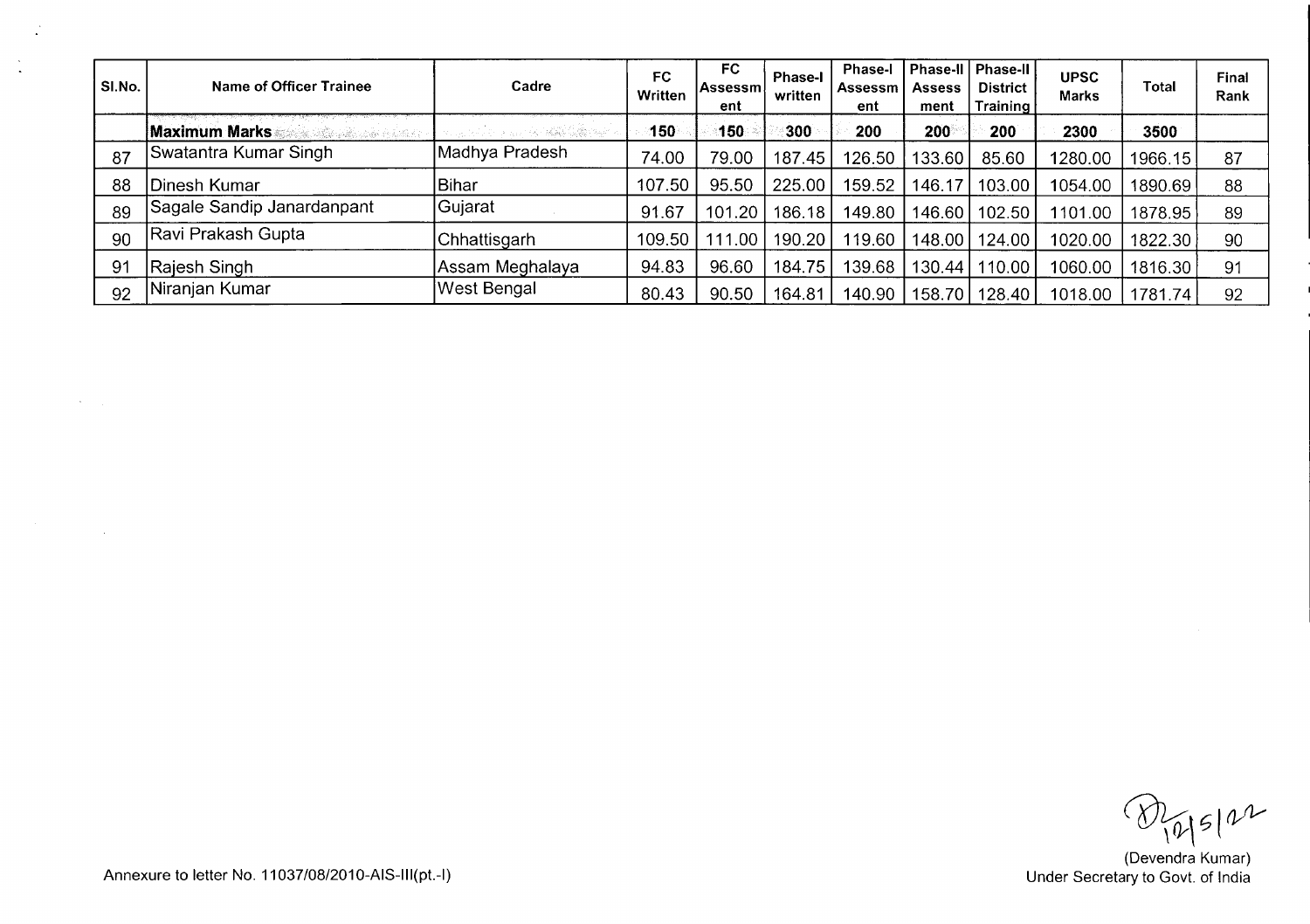#### **Government of India**

#### **Ministry of Personnel, Public Grievances & Pensions**

#### **Department of Personnel** & **Training**

#### **Final Marks and All India Inter-Se-Seniority of lAS Probationers of 2007 Batch (Final)- Revised**

#### **According to Cadre-wise Merit List**

SI.No. Name of Officer Trainee **Name of Officer Trainee FC Written Total FC Assessm ent Phase-I . written Phase-I Assessm ent Phase-Il Assess ment Phase-Il**  rnase-n<br>District . . **Training UPSC Marks Total Final Rank Maximum Marks 150 150 300 200 200**  160.70 **200 2300 3500**  1 Nila Mohanan (Ms.) AGMUT | 114.50 | 95.00 | 218.77 | 146.60 | 160.70 | 169.60 | 1309.00 |2214.17 | 1 2 Abhishek Dev AGMUT 115.83 92.80 229.44 166.20 167.00 176.50 1253.00 2200.77 2 3 |Udit Prakash |AGMUT | 111.42 | 96.50 | 230.89 | 160.00 | 142.30 | 140.90 | 1290.00 |2172.01 | 3 4 |Juhi Mukherjee (Ms.) |AGMUT | 102.00 | 84.70 | 196.12 | 148.10 | 154.80 | 146.50 | 1315.00 |2147.22 | 4 5 JawaharP AGMUT 85.33 92.70 185.09 164.60 161.20 160.70 1264.00 2113.62 5 6 Abhyankar Ameya Ajit **AGMUT** 88.83 | 58.40 | 192.33 | 131.70 | 153.70 | 143.80 | 1269.00 | 2047.76 | 6 7 |Vijay Kumar Mantri \_\_\_\_\_\_\_\_\_\_\_\_\_\_\_|A-M \_\_\_\_\_\_\_\_\_\_\_\_\_\_\_|\_92.50 | 107.70 | 213.57 | 151.90 | 159.90 | 164.40 | 1288.00 |2177.97 | \_ 1 8 Virendra Mittal |A-M | 91.75 | 101.30 | 202.07 | 151.20 | 153.60 | 161.40 | 1280.00 |2141.32 | 2 9 Ningthoujam Geoffrey A-M 100.17 | 106.70 | 195.41 | 163.80 | 150.20 | 171.40 | 1241.00 | 2128.68 | 3 10 Abhishek Bhagotia A-M 90.17 | 95.70 | 208.40 | 156.20 | 155.50 | 165.40 | 1236.00 | 2107.37 | 4 11 Rajesh Singh |A-M | 94.83 | 96.6 | 184.75 | 139.68 | 130.44 | 110.00 | 1060.00 |1816.30 | 5 12 Mutyalaraju Revu Andhra Pradesh 120.17 | 105.30 | 240.62 | 167.70 | 171.10 | 172.20 | 1396.00 | 2373.09 | 1 13 Pausumi Basu (Ms.) Andhra Pradesh 96.50 101.20 211.42 156.20 157.60 143.20 1285.00 2151.12 2 14 Gopal Meena Bihar 94.67 97.10 207.64 171.00 165.30 169.00 1223.00 2127.71 1 15 Jai Singh Bihar 84.58 94.20 196.13 155.30 150.90 113.40 1308.00 2102.51 2 16 Neeraj Kharwal Bihar 90.75 86.70 200.56 144.40 127.90 131.30 1279.00 2060.61 3 17 Manoj Kumar Bihar 103.83 83.40 202.33 137.90 139.70 127.10 1251.00 2045.26 4 18 Deepak Anand **Bihar 19.43 | 83.80 | 170.43** 138.80 | 136.90 | 150.70 | 1267.00 | 2037.96 | 5 19 Sanjay Kumar Singh Bihar <u>| 88.50 | 83.40 | 187.90 | 142.00 | 125.30 | 127.50 | 1273.00 | 2027.60 | 6</u>

(Devendra Kumar)

**Statement 'B'**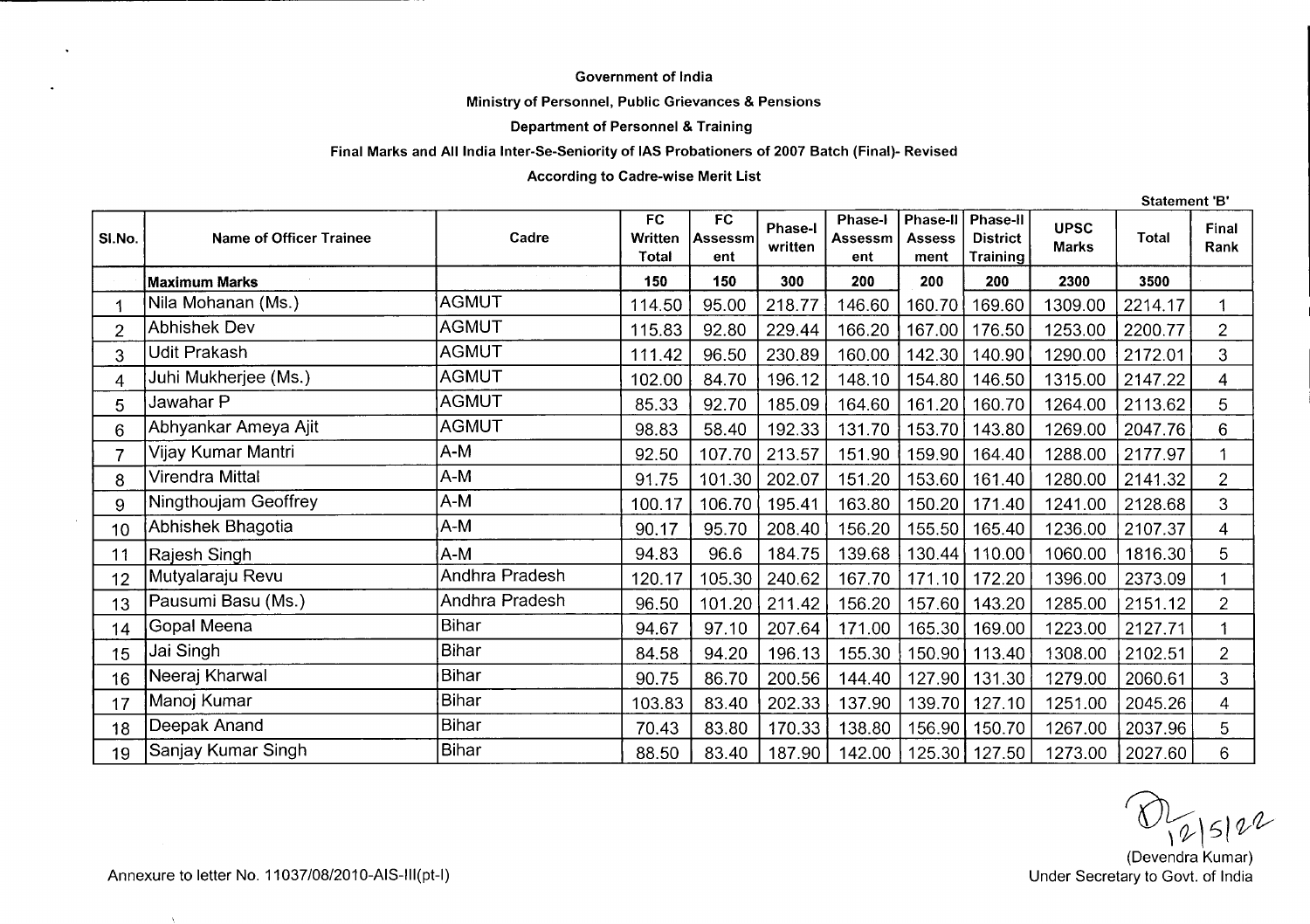| SI.No. | <b>Name of Officer Trainee</b> | Cadre            | FC<br>Written<br><b>Total</b> | <b>FC</b><br>Assessm<br>ent | <b>Phase-I</b><br>written | Phase-I<br><b>Assessm</b><br>ent | Phase-II<br><b>Assess</b><br>ment | <b>Phase-II</b><br><b>District</b><br>Training | <b>UPSC</b><br><b>Marks</b> | <b>Total</b> | Final<br>Rank  |
|--------|--------------------------------|------------------|-------------------------------|-----------------------------|---------------------------|----------------------------------|-----------------------------------|------------------------------------------------|-----------------------------|--------------|----------------|
|        | <b>Maximum Marks</b>           |                  | 150                           | 150                         | 300                       | 200                              | 200                               | 200                                            | 2300                        | 3500         |                |
| 20     | Vinod Singh Gunjiyal           | <b>Bihar</b>     | 82.83                         | 95.20                       | 189.34                    | 158.90                           | 153.40                            | 111.00                                         | 1189.00                     | 1979.67      | $\overline{7}$ |
| 21     | Dinesh Kumar                   | <b>Bihar</b>     | 107.5                         | 95.5                        | 225                       | 159.52                           | 146.17                            | 103                                            | 1054                        | 1890.69      | 8              |
| 22     | Shammi Abidi (Ms.)             | Chhattisgarh     | 90.83                         | 89.90                       | 214.79                    | 139.70                           | 145.70                            | 156.30                                         | 1305.00                     | 2142.22      |                |
| 23     | K C Devasenapathi              | Chhattisgarh     | 80.00                         | 90.80                       | 189.95                    | 162.50                           | 162.80                            | 144.20                                         | 1239.00                     | 2069.25      | $\overline{c}$ |
| 24     | Basavaraju S                   | Chhattisgarh     | 89.75                         | 91.60                       | 199.70                    | 143.80                           | 142.60                            | 119.40                                         | 1277.00                     | 2063.85      | $\overline{3}$ |
| 25     | Him Shikhar Gupta              | Chhattisgarh     | 92.83                         | 80.00                       | 217.69                    | 133.70                           | 143.00                            | 159.50                                         | 1228.00                     | 2054.72      | $\overline{4}$ |
| 26     | Mohammad Qaiser Abdulhaque     | Chhattisgarh     | 77.00                         | 90.90                       | 176.99                    | 160.20                           | 152.40                            | 104.40                                         | 1282.00                     | 2043.89      | 5              |
| 27     | Yashwant Kumar                 | Chhattisgarh     | 84.67                         | 104.60                      | 191.20                    | 161.70                           | 136.80                            | 137.20                                         | 1218.00                     | 2034.17      | 6              |
| 28     | Ravi Prakash Gupta             | Chhattisgarh     | 109.50                        | 111.00                      | 190.20                    | 119.60                           | 148.00                            | 124.00                                         | 1020.00                     | 1822.30      | $\overline{7}$ |
| 29     | Ardra Agarwal (Ms.)            | Gujarat          | 105.33                        | 95.60                       | 211.13                    | 164.50                           | 156.40                            | 160.00                                         | 1275.00                     | 2167.96      |                |
| 30     | Ravi Shanakar                  | Gujarat          | 105.75                        | 88.60                       | 214.48                    | 162.80                           | 169.70                            | 152.00                                         | 1236.00                     | 2129.33      | $\overline{2}$ |
| 31     | Remya Mohan Moothadath (Ms.)   | Gujarat          | 93.75                         | 84.40                       | 186.00                    | 130.80                           | 138.10                            | 167.40                                         | 1300.00                     | 2100.45      | 3              |
| 32     | Rana Dilip Kumar Bhuraram      | Gujarat          | 85.58                         | 94.50                       | 193.98                    | 160.00                           | 165.40                            | 156.50                                         | 1243.00                     | 2098.96      | $\overline{4}$ |
| 33     | Sagale Sandip Janardanpant     | Gujarat          | 91.67                         | 101.20                      | 186.18                    | 149.80                           | 146.60                            | 102.50                                         | 1101.00                     | 1878.95      | 5              |
| 34     | Atul Kumar                     | Haryana          | 104.33                        | 87.70                       | 200.21                    | 155.20                           | 150.40                            | 159.30                                         | 1293.00                     | 2150.14      |                |
| 35     | Khetmalis Makarand Pandurang   | Haryana          | 91.25                         | 97.20                       | 178.68                    | 138.70                           | 145.00                            | 152.60                                         | 1236.00                     | 2039.43      | $\overline{2}$ |
| 36     | Dusmanta Kumar Behera          | Haryana          | 83.92                         | 89.50                       | 197.06                    | 138.00                           | 156.00                            | 147.60                                         | 1216.00                     | 2028.08      | 3              |
| 37     | Shainamol A (Ms.)              | Himachal Pradesh | 91.33                         | 86.20                       | 183.68                    | 130.70                           | 145.30                            | 155.80                                         | 1296.00                     | 2089.01      |                |
| 38     | Yasha Mudgal (Ms.)             | J&K              | 94.33                         | 59.60                       | 202.16                    | 114.50                           | 165.90                            | 163.40                                         | 1296.00                     | 2095.89      |                |
| 39     | Shuchi Tyagi (Ms.)             | Jharkhand        | 89.83                         | 85.60                       | 198.26                    | 138.80                           | 145.00                            | 133.20                                         | 1293.00                     | 2083.69      |                |
| 40     | Thrilok Chandra K V            | Karnataka        | 109.53                        | 111.00                      | 203.97                    | 171.40                           | 178.60                            | 154.60                                         | 1235.00                     | 2164.10      |                |
| 41     | Anurag Tewari                  | Karnataka        | 89.50                         | 87.50                       | 191.09                    | 144.90                           | 159.30                            | 130.30                                         | 1292.00                     | 2094.59      | $\overline{2}$ |
| 42     | K P Mohan Raj                  | Karnataka        | 84.50                         | 81.80                       | 176.29                    | 144.10                           | 164.90                            | 150.80                                         | 1215.00                     | 2017.39      | 3              |
| 43     | Prasanth N.                    | Kerala           | 104.17                        | 94.00                       | 220.47                    | 140.60                           | 178.90                            | 182.50                                         | 1364.00                     | 2284.64      |                |
| 44     | Patil Ajit Bhagwatrao          | Kerala           | 109.42                        | 118.30                      | 224.57                    | 139.00                           | 159.80                            | 150.70                                         | 1230.00                     | 2131.79      | $\overline{2}$ |

 $\bigotimes$   $\bigotimes$   $\{B | B | \}$ <br>(Devendra Kumar)<br>Under Secretary to Govt. of India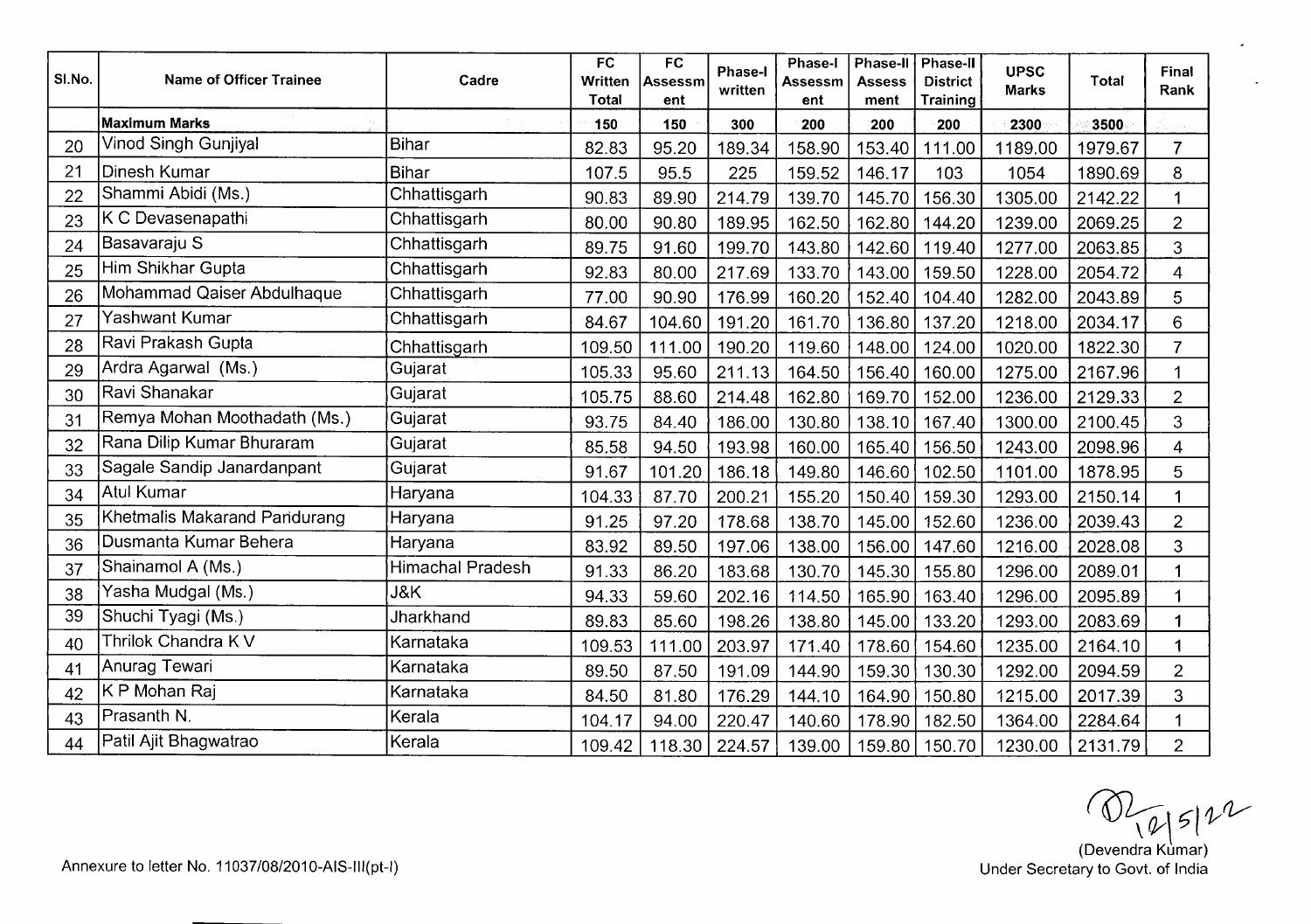| SI.No. | <b>Name of Officer Trainee</b>  | Cadre          | <b>FC</b><br>Written<br>Total | <b>FC</b><br>Assessm<br>ent | Phase-I<br>written | <b>Phase-I</b><br>Assessm<br>ent | Phase-II<br><b>Assess</b><br>ment | <b>Phase-II</b><br><b>District</b><br><b>Training</b> | <b>UPSC</b><br><b>Marks</b> | Total   | Final<br>Rank            |
|--------|---------------------------------|----------------|-------------------------------|-----------------------------|--------------------|----------------------------------|-----------------------------------|-------------------------------------------------------|-----------------------------|---------|--------------------------|
|        | <b>Maximum Marks</b>            |                | 150                           | 150                         | 300                | 200                              | 200                               | 200                                                   | 2300                        | 3500    |                          |
| 45     | Shriman Shukla                  | Madhya Pradesh | 91.67                         | 87.60                       | 213.12             | 150.20                           | 155.40                            | 114.90                                                | 1297.00                     | 2109.89 |                          |
| 46     | Nagargoje Madan Bibhishan       | Madhya Pradesh | 101.00                        | 100.70                      | 215.88             | 126.40                           | 139.30                            | 134.10                                                | 1273.00                     | 2090.38 | $\overline{c}$           |
| 47     | Swati Meena (Ms.)               | Madhya Pradesh | 93.00                         | 98.90                       | 196.35             | 156.20                           | 156.30                            | 151.20                                                | 1203.00                     | 2054.95 | 3                        |
| 48     | <b>Bhondve Sanket Shantaram</b> | Madhya Pradesh | 84.75                         | 98.20                       | 197.43             | 130.70                           | 153.20                            | 138.60                                                | 1230.00                     | 2032.88 | $\overline{4}$           |
| 49     | Swatantra Kumar Singh           | Madhya Pradesh | 74.00                         | 79.00                       | 187.45             | 126.50                           | 133.60                            | 85.60                                                 | 1280.00                     | 1966.15 | 5                        |
| 50     | <b>Amit Saini</b>               | Maharashtra    | 117.75                        | 116.60                      | 227.22             | 157.70                           | 156.50                            | 147.00                                                | 1372.00                     | 2294.77 |                          |
| 51     | Khode Madhavi Gunwant (Ms.)     | Maharashtra    | 118.83                        | 99.26                       | 204.25             | 146.20                           | 164.80                            | 151.10                                                | 1288.00                     | 2172.44 | $\overline{2}$           |
| 52     | Sachindra Pratap Singh          | Maharashtra    | 94.00                         | 91.80                       | 215.28             | 147.70                           | 149.00                            | 142.00                                                | 1289.00                     | 2128.78 | 3                        |
| 53     | Ashwani Mudgal                  | Maharashtra    | 85.50                         | 88.10                       | 196.20             | 139.90                           | 144.90                            | 139.80                                                | 1271.00                     | 2065.40 | $\overline{\mathcal{A}}$ |
| 54     | Dange Nirupama Jagannath (Ms.)  | Maharashtra    | 94.67                         | 94.10                       | 161.56             | 152.70                           | 157.00                            | 149.60                                                | 1223.00                     | 2032.63 | 5                        |
| 55     | Shashank Misra                  | $M-T$          | 102.17                        | 92.90                       | 214.55             | 159.10                           | 163.40                            | 159.10                                                | 1346.00                     | 2237.22 | 1                        |
| 56     | Parshant Kumar                  | $M-T$          | 107.00                        | 97.60                       | 213.94             | 160.00                           | 163.00                            | 146.40                                                | 1281.00                     | 2168.94 | $\overline{2}$           |
| 57     | Adarsh Singh                    | $M-T$          | 101.33                        | 79.20                       | 199.44             | 153.00                           | 141.50                            | 161.10                                                | 1270.00                     | 2105.57 | 3                        |
| 58     | Shailesh Kumar Chourasia        | $M-T$          | 89.17                         | 90.50                       | 170.93             | 140.40                           | 154.90                            | 146.70                                                | 1272.00                     | 2064.60 | $\overline{4}$           |
| 59     | Chiphang Arthur Worchuiyo       | $M-T$          | 88.08                         | 75.10                       | 201.55             | 159.20                           | 130.00                            | 156.10                                                | 1230.00                     | 2040.03 | 5                        |
| 60     | Vyasan R                        | Nagaland       | 103.87                        | 109.99                      | 187.32             | 157.30                           | 165.90                            | 146.10                                                | 1327.00                     | 2197.48 | 1                        |
| 61     | Kesonyu Yhome                   | Nagaland       | 75.27                         | 100.90                      | 178.54             | 164.10                           | 157.40                            | 162.50                                                | 1206.00                     | 2044.71 | $\overline{c}$           |
| 62     | Govind Jaiswal                  | Nagaland       | 75.92                         | 94.60                       | 170.98             | 141.10                           | 126.40                            | 116.10                                                | 1270.00                     | 1995.10 | 3                        |
| 63     | <b>Aravind Agrawal</b>          | Orissa         | 106.83                        | 97.90                       | 215.74             | 148.80                           | 173.10                            | 134.90                                                | 1320.00                     | 2197.27 | 1                        |
| 64     | Ravindra Pratap Singh           | Orissa         | 106.10                        | 100.73                      | 218.23             | 147.30                           | 151.50                            | 148.60                                                | 1261.00                     | 2133.46 | $\overline{2}$           |
| 65     | <b>Balwant Singh</b>            | Orissa         | 91.67                         | 80.50                       | 179.27             | 150.30                           | 152.20                            | 140.20                                                | 1280.00                     | 2074.14 | 3                        |
| 66     | Jadhav Sachin Ramchandra        | Orissa         | 90.67                         | 107.10                      | 185.76             | 138.20                           | 150.90                            | 100.20                                                | 1270.00                     | 2042.83 | $\overline{4}$           |
| 67     | Anindita Mitra (Ms.)            | Punjab         | 93.92                         | 100.80                      | 202.70             | 142.10                           | 147.80                            | 163.30                                                | 1323.00                     | 2173.62 | 1                        |
| 68     | Mohammad Tayyab                 | Punjab         | 100.83                        | 97.30                       | 199.01             | 155.80                           | 157.70                            | 167.20                                                | 1269.00                     | 2146.84 | $\overline{2}$           |
| 69     | Parveen Kumar Thind             | Punjab         | 96.83                         | 101.10                      | 202.21             | 154.60                           | 160.50                            | 148.80                                                | 1227.00                     | 2091.04 | 3                        |

 $\bigotimes_{\{\emptyset\}} 5 \uparrow \emptyset$ <br>
(Devendra Kumar)<br>
Under Secretary to Govt. of India

 $\bullet$